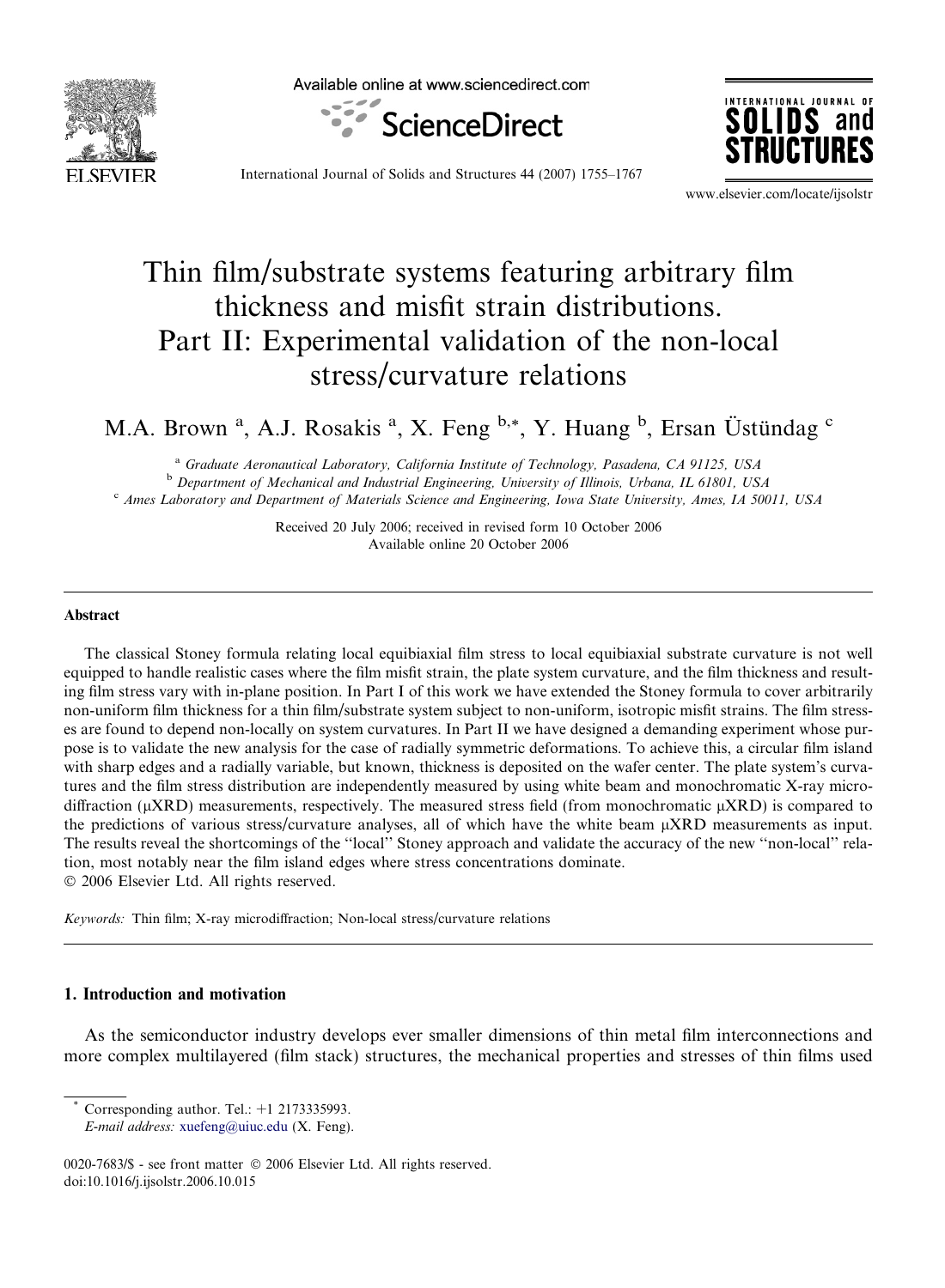<span id="page-1-0"></span>for these structures become major factors in controlling the reliability of integrated circuits (ICs). Thin film stress, as well as unintended stress non-uniformities, may cause cracking, buckling or even delamination, limiting applications of thin film technology. On the other hand, intentionally induced film stress in certain layers of a multilayered structure can be used to help control the properties of the entire stack. In such cases, ensuring stress uniformity and a prescribed constant stress level across the entire wafer becomes a goal of paramount importance. In either case, it is very important to be able to quantify the stress levels and to ensure stress uniformity in thin film structures deposited on large substrates.

Unfortunately, there is not a practical method to routinely measure film stress on large, 300 mm wafers directly after each of the many processing steps for the purpose of quality control. Furthermore, most available optical methods do not provide full-field (entire wafer) information. Stress in small thin film features can be measured using X-ray microdiffraction ( $\mu$ XRD). However, this highly accurate technique, which is very time-consuming, can only be practiced at certain national lab facilities and is not available to industry for routine measurements. Instead, the typical method of determining stress is through various wafer curvature techniques which calculate stress from measurements of the substrate wafer's shape through various equations relating film stress to substrate curvature changes.

The standard relation which infers film stress from substrate curvature changes is known as the Stoney formula. This relation describes a plate system composed of a stress-bearing thin film of uniform thickness  $h_f$ , deposited on a relatively thick substrate of uniform thickness  $h_s$ . The Stoney formula is a relation between the curvature change,  $\kappa = \kappa_f - \kappa_i$ , of the system and the stress,  $\sigma^{(f)}$ , of the film following a process. Before the process, the initial system curvature is  $\kappa_i$ , while after the process the final curvature is  $\kappa_f$ . This simple relation is given by:

$$
\sigma^{(f)} = \frac{E_s h_s^2 \kappa}{6h_f(1 - v_s)}.
$$
\n(1.1)

The Stoney formula was derived based on standard plate theory subject to a large number of simplifying assumptions ([Freund and Suresh, 2004](#page-12-0)), namely:

- (i) Both the film thickness  $h_f$  and substrate thickness  $h_s$  are uniform, and the film and substrate have the same radius ( $R_f = R_s$ ), and  $h_f \ll h_s \ll R_s$ ;
- (ii) The strains and rotations of the plate system are infinitesimal;
- (iii) Both the film and substrate are homogeneous, isotropic, and the substrate is linearly elastic;
- (iv) The film stress states are in-plane isotropic or equibiaxial (two equal stress components in any two, mutually orthogonal in-plane directions), while the out-of-plane direct stress and all shear stresses (inplane and out-of-plane) vanish;
- (v) The system's curvature components are equibiaxial (two equal direct curvatures) while the twist curvature vanishes in all directions; and
- (vi) All surviving stress and curvature components are spatially constant over the plate system's surface, a situation which is often violated in practice.

When the formula is used, many of these constraints are routinely ignored. The formula has been expanded to relax many of the above listed assumptions (e.g., [Freund and Suresh, 2004; Wikstrom et al., 1999a; Shen](#page-12-0) [et al., 1996; Wikstrom et al., 1999b; Park and Suresh, 2000; Masters and Salamon, 1993; Salamon and Mas](#page-12-0)[ters, 1995; Finot et al., 1997; Freund, 2000; Lee et al., 2001; Park et al., 2003](#page-12-0)). However, all of the above extensions still include the most restrictive of the assumptions, that of spatial uniformity, which does not allow the film stress, the film system or the system curvatures to vary across the plate surface. This crucial assumption is often violated in practice since spatial non-uniformities arising from various processing steps (e.g. deposition, annealing, etching, etc.) and from non-uniform film geometries across the wafer result in film stresses and the associated system curvatures that are non-uniformly distributed over the plate area. In order to address some of these important cases, [Huang et al. \(2005\), Huang and Rosakis \(2005\),](#page-12-0) and [Ngo et al. \(2006\)](#page-12-0) expanded the original formulation to describe films subject to non-uniform misfit strain or temperature distributions. The most important characteristic feature of these results is that the film stress components depend ''non-locally''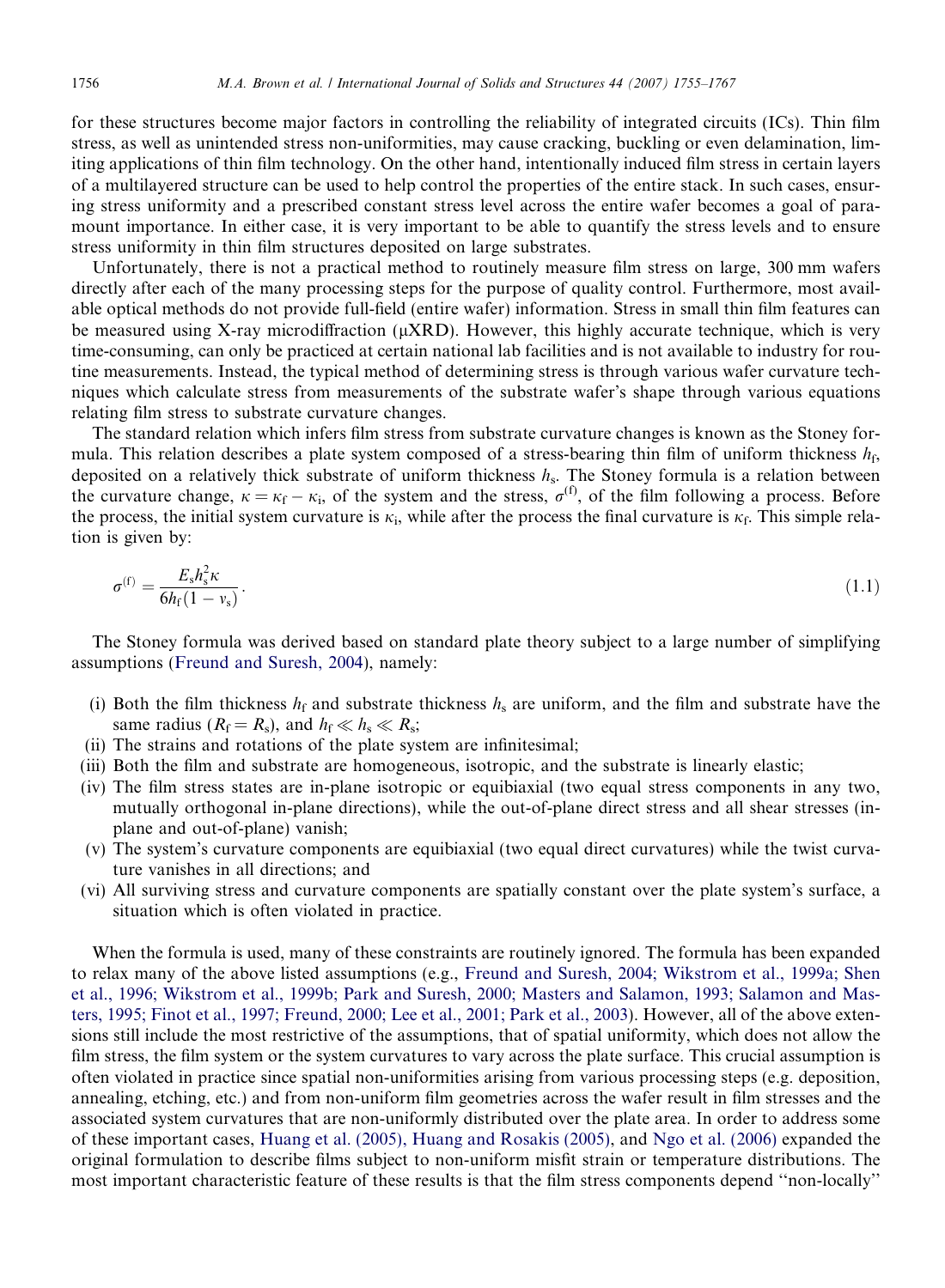<span id="page-2-0"></span>on the substrate curvature components, i.e., that they depend on the curvature fields of the entire substrate and not only on the ''local'' value of the curvature components at the position where the stresses are to be estimated.

For the most recent part of this series of papers, [Feng et al. \(2006\)](#page-12-0) relaxed part of assumption (i) to study thin film and substrate of different radii. Finally, Part I of this work further relaxed this assumption to study arbitrarily non-uniform thickness of the thin film. They derived a relation between the film stresses and the system curvatures which allows for the accurate experimental inference of film stress from full-field curvature measurements once the film thickness distribution is known.

In Part II of this study, two independent types of X-ray microdiffraction were used to measure both substrate slope and film stress across the diameter of an axisymmetric thin film – Si substrate specimen composed of a Si substrate on which a smaller circular W film island was deposited. The substrate slopes, measured by polychromatic (white beam) X-ray microdiffraction, were used to calculate curvature fields and to thus infer the film stress distribution using both the ''local'' Stoney formula and the new, non-local relation. The variable film thickness, which was independently measured, was also an input to the new relation. These were then compared with the film stress measured independently through monochromatic X-ray diffraction in the sample to both determine the validity of the new formula and to quantify the improvement over the established equation.

## 2. Specialization of the non-local stress/curvature relations of Part I to the case of radially symmetric variations

Consider a thin film of non-uniform, axisymmetric thickness  $h_f(r)$  which is deposited on a circular substrate of constant thickness  $h_s$  and radius  $R_s$ , where r and  $\theta$  are polar coordinates with an origin located at the geometrical center of the circular film/substrate system. The film is very thin,  $h_f \ll h_s$ , and is subject to axisymmetric misfit strain distribution  $\varepsilon^{m}(r)$ . The substrate is modeled as a plate since  $h_s \ll R_s$ . Young's modulus and Poisson's ratio of the film and substrate are denoted by  $E_f, v_f, E_s$ , and  $v_s$ , respectively.

The relation between film stress and system curvature for arbitrarily non-uniform misfit strain and film thickness has been given in Part I of this work ([Ngo et al., 2006\)](#page-12-0). In order to compare with the axisymmetric experimental data described in Sections [4 and 5,](#page-4-0) in Part II of this study we only consider the special case of axisymmetry (radial symmetry) and we provide relations between the film stress components ( $\sigma_{rr}^{(f)}$  and  $\sigma_{\theta\theta}^{(f)}$ ) and system curvature components ( $\kappa_{rr}$  and  $\kappa_{\theta\theta}$ ) for the case of axisymmetric misfit strain and axisymmetric film thickness as follows:

$$
\sigma_{rr}^{(\rm f)}(r) - \sigma_{\theta\theta}^{(\rm f)}(r) = -\frac{2E_{\rm f}h_{\rm s}}{3(1 + v_{\rm f})} \left[\kappa_{rr}(r) - \kappa_{\theta\theta}(r)\right],\tag{2.1}
$$

$$
\sigma_{rr}^{(\text{f})}(r) + \sigma_{\theta\theta}^{(\text{f})}(r) = \frac{E_{\text{s}}h_{\text{s}}^2}{6h_{\text{f}}(r)(1 - v_{\text{s}})} \left[\kappa_{rr}(r) + \kappa_{\theta\theta}(r) + \frac{1 - v_{\text{s}}}{1 + v_{\text{s}}}(\kappa_{rr}(r) + \kappa_{\theta\theta}(r) - \overline{\kappa_{rr} + \kappa_{\theta\theta}})\right],\tag{2.2}
$$

where  $\overline{\kappa_{rr} + \kappa_{\theta\theta}} = \frac{1}{\pi R_s^2}$ The above relations are special cases of Eqs. (4.4a) and (4.4c) of Part I for the case of radially varying stresses,  $\int \int_A [\kappa_{rr}(r) + \kappa_{\theta\theta}(r)] dA$  is the average curvature over the entire area A of the substrate. curvatures, and film thickness. It is important to note that stresses at a point in the thin film depend not only on curvatures at that same point (local dependence), but also on the curvatures in the entire substrate (nonlocal dependence) via the average curvature  $\overline{\kappa_{rr} + \kappa_{\theta\theta}}$ . It is worthwhile to point out that the difference in normal stresses  $\sigma_{rr}^{(f)} - \sigma_{\theta\theta}^{(f)}$  is independent of the thin film thickness  $h_f$ , but the sum of normal stresses  $\sigma_{rr}^{(f)} + \sigma_{\theta\theta}^{(f)}$  is inversely proportional to the local film thickness  $h_{\rm f}$  at that point. Finally, when the curvatures are uniform and isotropic ( $\kappa_{rr} = \kappa_{\theta\theta}$ ) the equibiaxial, "local" form of the Stoney formula is recovered as a special case.

For non-uniform misfit strain distribution  $\varepsilon^{m} = \varepsilon^{m}(r)$ , the shear stress at the film/substrate interface does not vanish, and is denoted by  $\tau_r$ . As shown in Eq. (4.4b) of Part I, for the case of arbitrary stress, curvature, and thickness variation, shear stresses also exist at the film/substrate interface. For the case of radial symmetry, the interface shear stress  $\tau_r$  can also be directly related to substrate curvatures via

$$
\tau_{\rm r} = \frac{E_{\rm s} h_{\rm s}^2}{6(1 - v_{\rm s}^2)} \frac{\mathrm{d}[\kappa_{rr}(r) + \kappa_{\theta\theta}(r)]}{\mathrm{d}r},\tag{2.3}
$$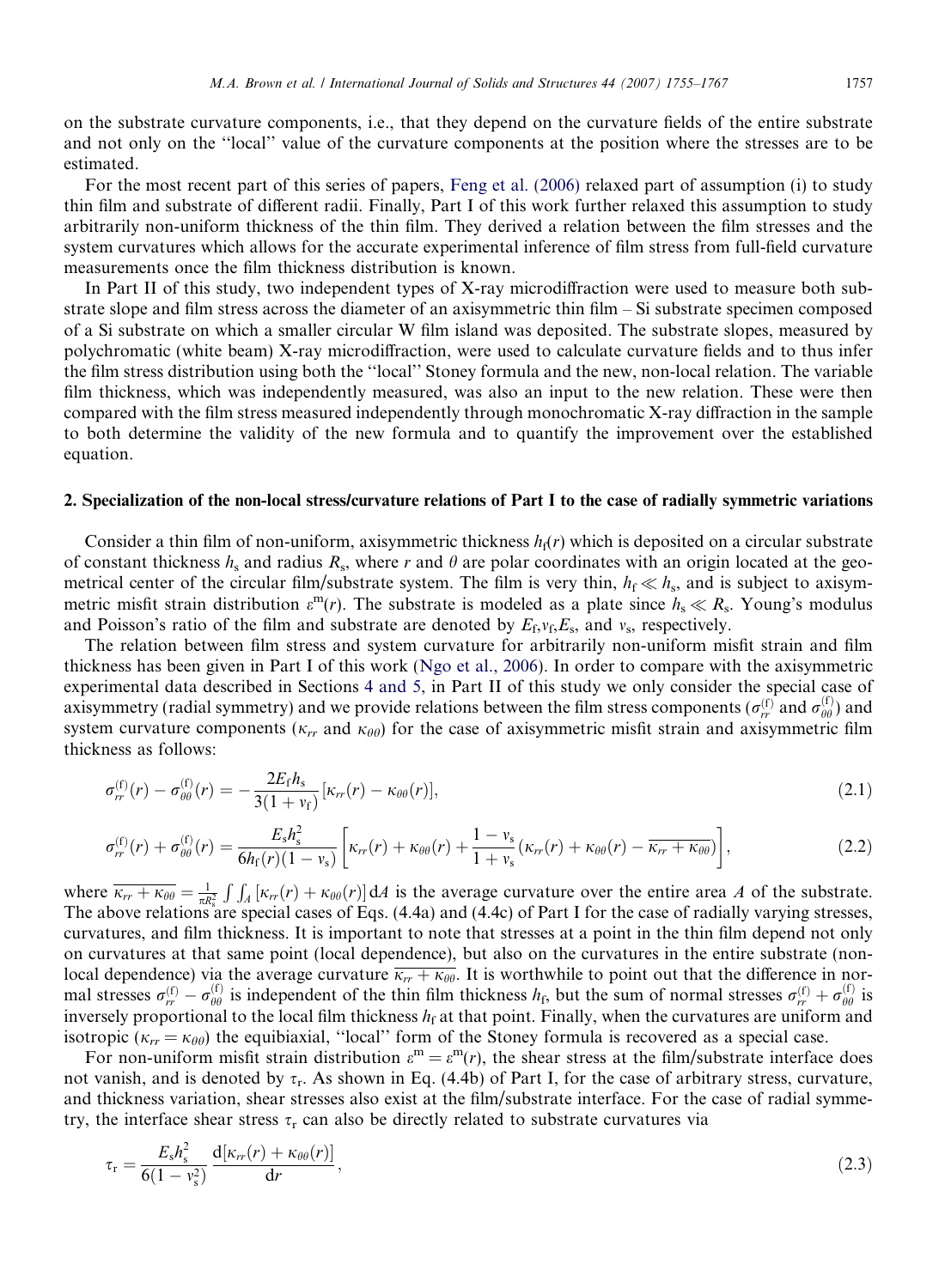<span id="page-3-0"></span>which is also independent of the film thickness  $h_f$ . Eq. [\(2.3\)](#page-2-0) provides a way to determine the interfacial shear stresses from the gradients of substrate curvatures. For the special case of uniform curvatures across the plate, Eq. [\(2.3\)](#page-2-0) predicts no interfacial shear stresses between the film and substrate, as assumed by the Stoney formula.

To verify these equations, both the slope and film stress across the diameter of an axisymmetric specimen were measured using X-ray microdiffraction. The substrate slope obtained by white beam  $\mu$ XRD was differentiated to calculate the two curvature components  $\kappa_{rr}$  and  $\kappa_{\theta\theta}$ . These were then used to calculate film stress through Eqs. [\(2.1\), \(2.2\), \(2.3\)](#page-2-0), which was compared with both the stress determined from the Stoney formula and the stress measured by monochromatic  $\mu$ XRD.

# 3. X-ray microdiffraction  $(\mu XRD)$

X-ray microdiffraction is a local strain measurement technique which, in general, uses the change in lattice spacing in a crystalline structure as a local micro-strain gage. The incoming beam diffracts from the crystalline lattice to form Laue patterns, which can be analyzed to measure the sample strain. Stress is subsequently calculated by assuming elasticity and specific values of the material's elastic constants. Synchrotron radiation was used in this experiment to utilize its very small beam size ( $\sim$ 1  $\times$ 1 µm), high energy, and ability to use either a monochromatic or a polychromatic (white) X-ray beam. If used in the white beam mode,  $\mu$ XRD can also function as a micro-rotation gage to obtain information about lattice rotation.

# $3.1.$  White beam  $\mu XRD$

Laue patterns from a white beam form Laue spots (Fig. 1a), where each spot is generated by a specific X-ray energy selected by a given lattice plane. A sophisticated software program then deconvolutes these patterns and indexes them; identifying individual patterns from each grain ([Tamura et al., 2003](#page-12-0)). From this analysis, one can determine the orientation matrix of each grain as well as its deviatoric strain. (The deviatoric stress is then found using Hooke's law ([Noyan and Cohen, 1987](#page-12-0)).) When there are too many grains in an image, the software is unable to determine which spots correspond to which grains, and cannot analyze the image. Therefore, white X-rays are used when the grain size is comparable to or larger than the beam size.

In the case of a single crystal specimen, the measured orientation matrix is always from the same grain. Once the crystal orientation is obtained at each location across the specimen, the relative slope and curvature are determined by tracking the changes in the vector defining the grain normal with respect to an arbitrarily set lab coordinate system. For a scan along the x axis (sample diameter), we are only concerned with the slope changes in the xz plane. This slope is equal to tan( $\alpha$ ), where  $\alpha$  is defined as the angle between the projection of the grain normal in the  $xz$  plane and the z axis in the lab reference frame (Fig. 1b).



Fig. 1. (a) Laue pattern from the single crystal Si wafer. (b) Definition of coordinate system and the projection angle  $\alpha$ ; slope in xz  $plane = tan(\alpha)$ .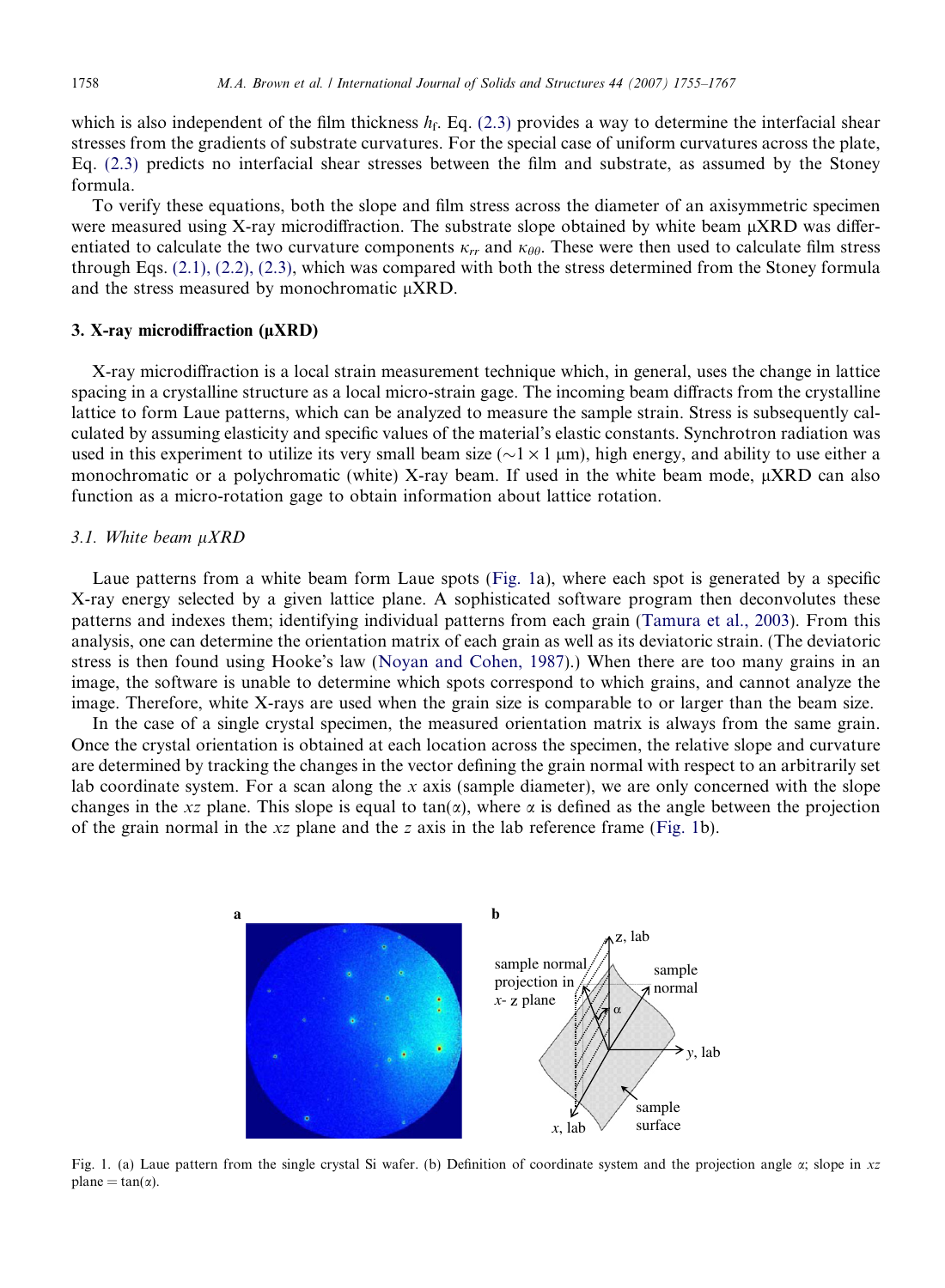<span id="page-4-0"></span>For a radially symmetric sample on which the scan is performed along the diameter, where  $y = 0$ , cylindrical coordinates can be used. The radial slope is given by  $\partial f/\partial r = \tan(\alpha)$ , and the circumferential curvatures  $\kappa_{rr}$ and  $\kappa_{\theta\theta}$  are then determined from

$$
\kappa_{rr} = \frac{\partial^2 f}{\partial r^2} = \frac{\partial (\tan \alpha)}{\partial r},\tag{3.1}
$$

$$
\kappa_{\theta\theta} = \frac{1}{r} \frac{\partial f}{\partial r} = \frac{1}{r} (\tan \alpha). \tag{3.2}
$$

#### 3.2. Monochromatic  $\mu XRD$

When dealing with a film whose grains are much smaller than the beam spot size, a white beam cannot be used. In this case, the average equibiaxial stress ( $\sigma_{xx} = \sigma_{yy} = \sigma$ ,  $\sigma_{xy} = 0$ ) can be measured with monochromatic X-rays. Laue patterns from a monochromatic beam form Debye rings in  $\psi$ -2 $\theta$  spatial coordinates (Fig. 2).

The average equibiaxial film stress is found using what is known as the "d vs  $\sin^2 \psi$ " method ([Noyan and](#page-12-0) [Cohen, 1987\)](#page-12-0). With this method, 2 $\theta$  vs  $\psi$  is first graphed to find the intercept, i.e.,  $\theta$  at  $\psi = 0$ , or  $\theta_0$ . Next the well-known Bragg's law ( $\lambda = 2d\sin\theta$ , where  $\lambda$  is the monochromatic beam wavelength) is used to find the lattice spacing, d, from the 20 peaks, and then d vs sin<sup>2</sup> $\psi$  is plotted to find its slope, s. This slope, s; d<sub>0</sub> (d at  $\theta_0$ ); and the material constants are input into the equation for the equibiaxial stress [\(Noyan and Cohen, 1987](#page-12-0))

$$
\frac{d - d_0}{d_0} = \frac{1 + v}{E} \sigma \sin^2 \psi - \frac{2v}{E} \sigma \tag{3.3}
$$

to find the stress,  $\sigma$ , as

$$
\sigma = \frac{E * \text{slope}}{(1 + v)d_0}.\tag{3.4}
$$

If the stress is not actually equibiaxial, then Eq. 3.4 refers to the mean stress,  $\sigma = (\sigma_{xx} + \sigma_{yy})/2$ .

The experiments described in the following sections were performed at beamline 7.3.3 at the Advanced Light Source (ALS) at Lawrence Berkeley National Laboratory in Berkeley, CA. This beamline is able to quickly switch between white and monochromatic X-rays, in order to measure substrate curvature and film stress, respectively, at the same location on the sample. The reflection X-ray setup is shown in [Fig. 3](#page-5-0).

#### 4. Experimental procedure and specimen specifications

The specimen consisted of a circular, 24.8 mm diameter circular W film island deposited on the center of a 100 mm diameter, 525  $\mu$ m thick Si 001 wafer [\(Fig. 4\)](#page-5-0). The film thickness is variable across the island; the thickest portion, in the center of the island, is approximately 1.85  $\mu$ m. Young's modulus for Si and W are 130 and 410 GPa, respectively, while Poisson's ratio is 0.28 for both materials ([Gouldstone et al., 1998\)](#page-12-0).



Fig. 2. Monochromatic beam (8 keV) diffraction patterns from a W thin film on Si substrate.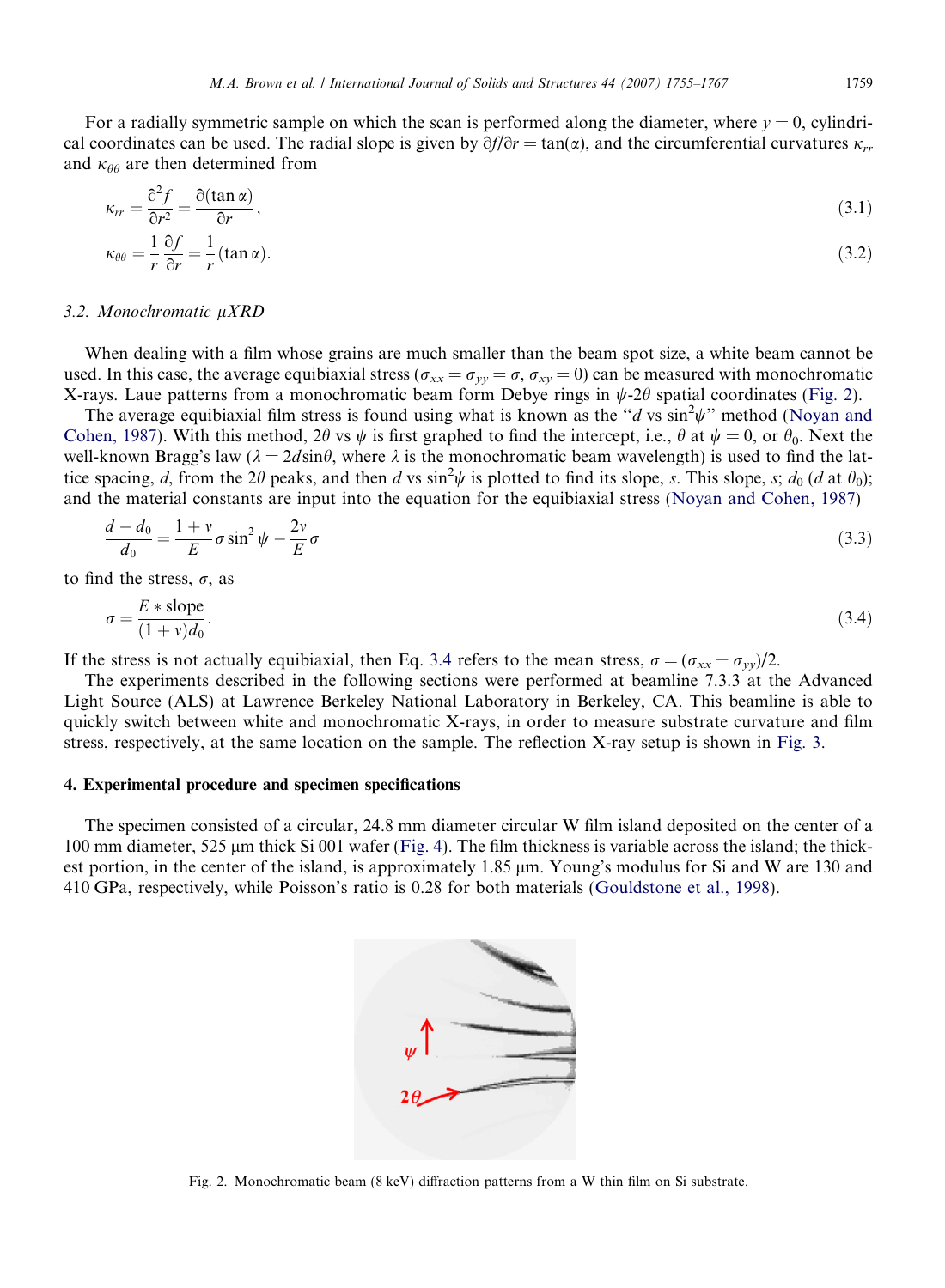<span id="page-5-0"></span>

Fig. 3. The microdiffraction setup at the Advanced Light Source. The incoming X-ray beam is reflected from the sample surface and captured by the detector.



Fig. 4. Sample schematic.

Coherent gradient sensing (CGS), an optical curvature measurement technique [\(Rosakis et al., 1998](#page-12-0)), was used to find the topography of the specimen (Fig. 5). As expected from the geometry, the shape is axisymmetric, resembling a straw hat. It has a fairly constant, negative curvature under the film island, a non-zero, positive curvature in the area of bare Si, and features a radial curvature jump between the two regions. Preliminary optical data for this configuration have been reported by [Brown et al. \(2006\)](#page-12-0).

As evident from Fig. 5b, the full-field wafer shape measurement clearly reveals the non-local nature of the stress/curvature dependence in this system. Indeed, the figure shows that even at points on the wafer which are not covered by any film (points outside the island), the curvature is still non-zero. This is contrary to the predictions of the Stoney formula, which uniquely relates ''local'' curvature to ''local'' membrane stress (zero for these areas), and demonstrates that the Stoney stress/curvature relation is, in concept, inadequate for analyzing the stress on the film-covered part of the wafer. Indeed, this observation provides a simple physical way to visualize the need of relaxing the uniformity (thickness, misfit strain, curvature, stress) assumptions that have resulted in the simple, but highly inadequate, Stoney relation. In the following sections we will use the ideal-



Fig. 5. Wafer topography, (a) full-field and (b) across the sample diameter.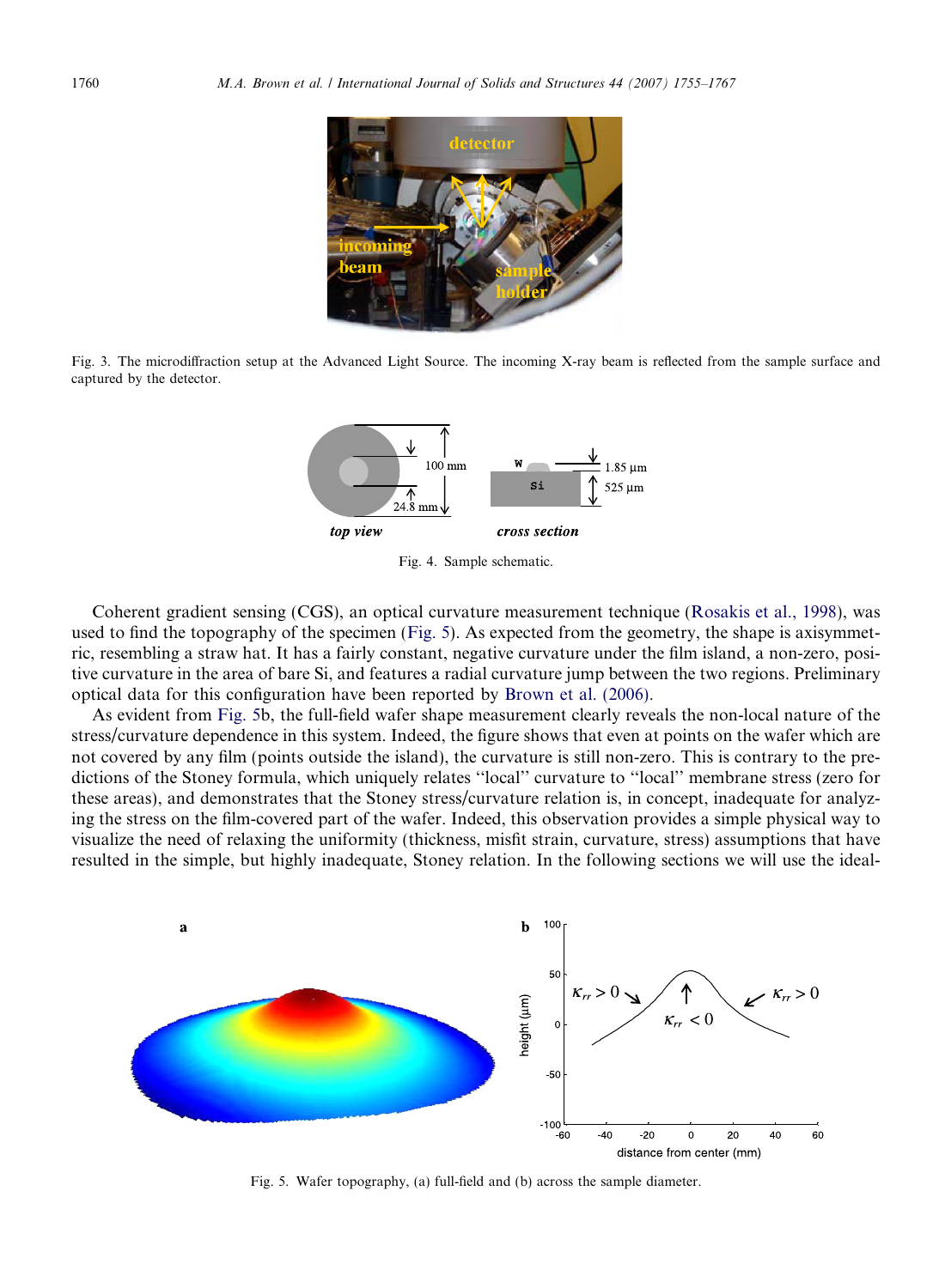<span id="page-6-0"></span>ized substrate/film island system to quantify these issues. The geometry involving an island of finite diameter which is smaller than the substrate diameter provides a simple configuration through which the effect of film thickness variation and edge discontinuity can test the limits of the newly developed stress/curvature formulation of Part I.

A series of polychromatic (white beam) X-ray measurements were taken along the sample diameter, with a spacing of 0.1 mm, to find the sample slope  $(\partial f/\partial x)$ . Due to the axisymmetric nature of the specimen  $(\partial f/\partial x)$  $\partial x = \partial f/\partial r$ , this single linear set of slope measurements across the sample diameter ( $y = 0$ ) can be extrapolated to form full-field maps of both  $\kappa_{rr}(r)$  and  $\kappa_{\theta\theta}(r)$ . These are subsequently used in conjunction with Eqs. [\(2.1\)–](#page-2-0) [\(2.3\)](#page-2-0) to infer the film stress across the island diameter. Full-field maps of both curvature components are necessary because of the non-local nature of Eqs. [\(2.2\) and \(2.3\).](#page-2-0)

Monochromatic X-ray microdiffraction measurements were also taken along the island diameter, with a data point spacing of 0.25 mm, to separately measure the equibiaxial film stress along the same line  $(y = 0)$ . This was compared with the stress determined from the equations. It is important to note that the lXRD slope and stress measurements use two different types of diffraction, and are therefore completely independent measurements of the sample state. Therefore, using slope measurements to infer the stress state through various stress/curvature relations and then to compare the results with the directly measured stress state, provides a legitimate way of evaluating and ultimately validating the newly proposed non-local stress/curvature equations.

Since variable thickness is a necessary input to these equations, the film thickness was also measured using a scanning electron microscope (SEM). Images of the film cross-section were taken in many locations along the film radius. Since the specimen topography is axisymmetric, the thickness across the island diameter was extrapolated from these measurements. In each image, the film thickness was determined by comparing the length of a line drawn through the thickness to the length of the scale bar (Fig. 6a and b). Each image covers approximately 8 lm, and five measurements within each image are averaged to obtain the film thickness at that particular measurement point. The film thickness variation with radial position is shown in Fig. 6c. Near the island edge, the thickness drops off precipitously from an approximate level of 1.85  $\mu$ m in the center to approximately 0.8 lm at the edge of the island. From Eq. [\(2.2\)](#page-2-0), this is expected to correspond with a rapid increase in film stress in that location.



Fig. 6. SEM images of film cross-section (a) within the central approximately constant thickness region and (b) near the film edge; (c) radial film thickness measured from the SEM images.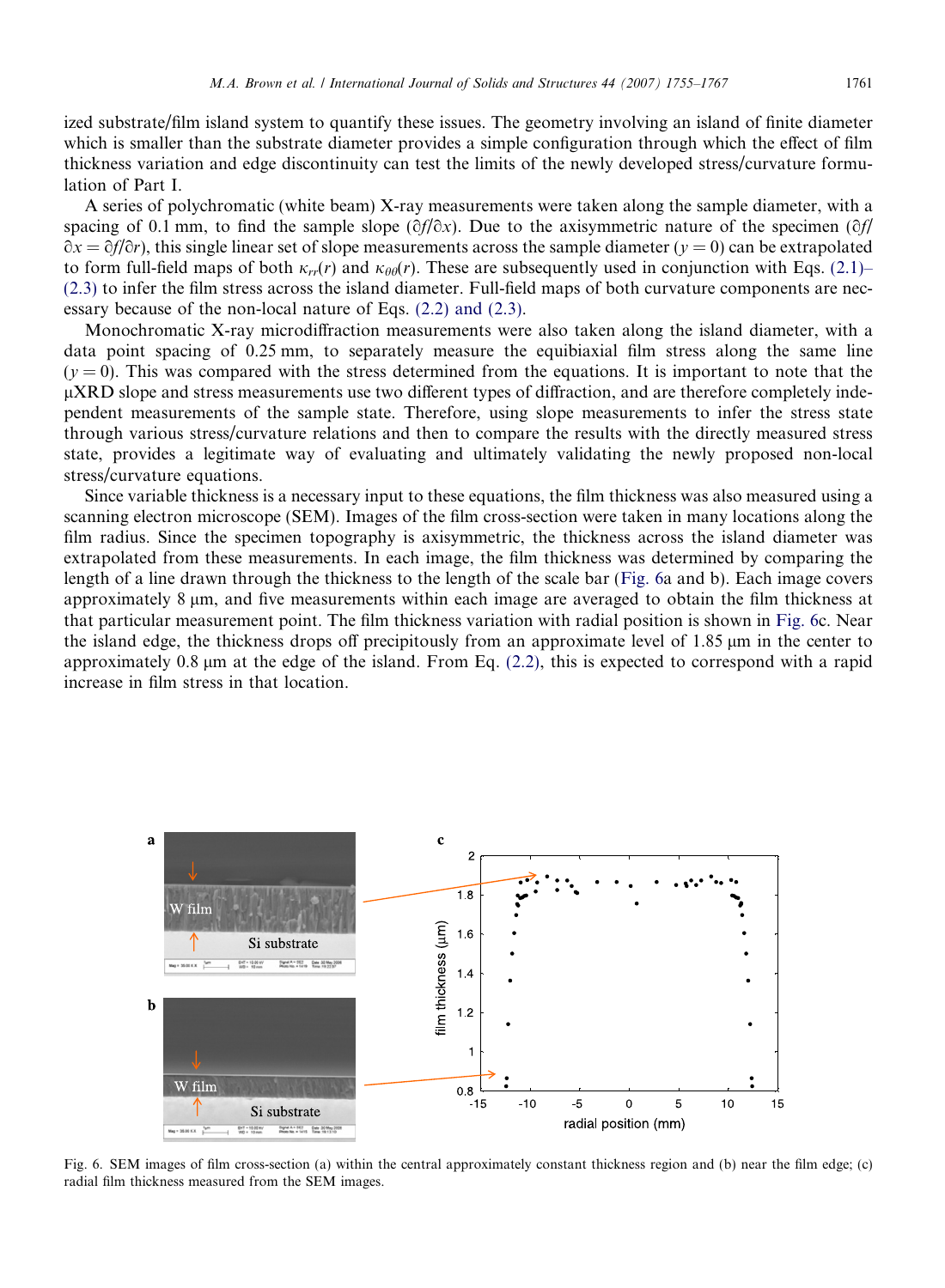## <span id="page-7-0"></span>5. X-ray microdiffraction  $(\mu XRD)$  results

## 5.1. White beam  $\mu XRD$  measurement

The radial slope,  $\partial f/\partial r$ , is shown in Fig. 7a. In the central part of the film-covered region of the wafer the slope appears to be approximately linear, but it substantially deviates from linearity as the film edges are approached from within. At the film edges, the radial gradient of the slope (radial curvature  $\kappa_{rr}$ ) suffers a large but finite jump and changes sign (from negative to positive), consistent with the topography map of [Fig. 6](#page-6-0)c. As the wafer edges are approached, the radial curvature decreases gradually to a small but finite value. The overall shape of the radial slope is anti-symmetric about the wafer origin, as would be expected from the shape axisymmetry. To conclusively demonstrate this, the data from one side was reflected about the origin and overlayed on the data of the other side. This exercise, shown here in Fig. 7b, demonstrates that the reflected slopes from either side agree to within 5%.

Since the specimen geometry, shape measured by CGS, and slope measured by XRD all suggest radial symmetry, the linear slope measurement from  $\mu$ XRD is used to construct full-field slope data. Indeed, the slope can now be replaced by two piecewise fits of two polynomials, one taken within the film portion and another outside it. [Fig. 8](#page-8-0) shows the high quality of the polynomial fits of the raw  $\mu$ XRD slope data. It should be noted that the two polynomial fits are required to pass through the same point corresponding to the estimated location of the film edge.

[Fig. 9](#page-8-0) shows the curvature distribution obtained when the polynomial fit of the slope, shown in [Fig. 8](#page-8-0), was used to determine the two independent wafer curvature components through Eqs. [\(3.1\) and \(3.2\)](#page-4-0). The curvature  $\kappa_{\theta\theta}$  is continuous across the film boundary, but the curvature  $\kappa_{rr}$  suffers a finite jump at the island edges. This is consistent with the observation of [Brown et al. \(2006\).](#page-12-0) What is perhaps more interesting is that even within the area of coverage, both curvature components vary with radial position.

By further invoking axisymmetry, we may also use the film thickness measurement conducted along the island radius (Section [3](#page-3-0)) to construct the island thickness profile in place of full-field thickness data. The film thickness is then denoted by  $h_f = h_f(r)$ , and can be fit by the following radial distribution:

$$
h_{\rm f} = 1.85 + 0.00713 \left( 1 + \frac{1.49}{r - 12.6} \right) (r - 5.82)^2 H(r - 5.82), \quad r \le R_{\rm f} = 12.4 \text{ mm}, \tag{5.1}
$$

where the radius r is in millimeters, the film thickness  $h_f$  is in micrometers, and H is the Heaviside step function. [Fig. 10](#page-8-0) compares Eq. (5.1) with the actual SEM thickness data and demonstrates their good agreement.



Fig. 7. (a) Slope along the sample diameter. (b) Slope from the center, overlapped, to show antisymmetry.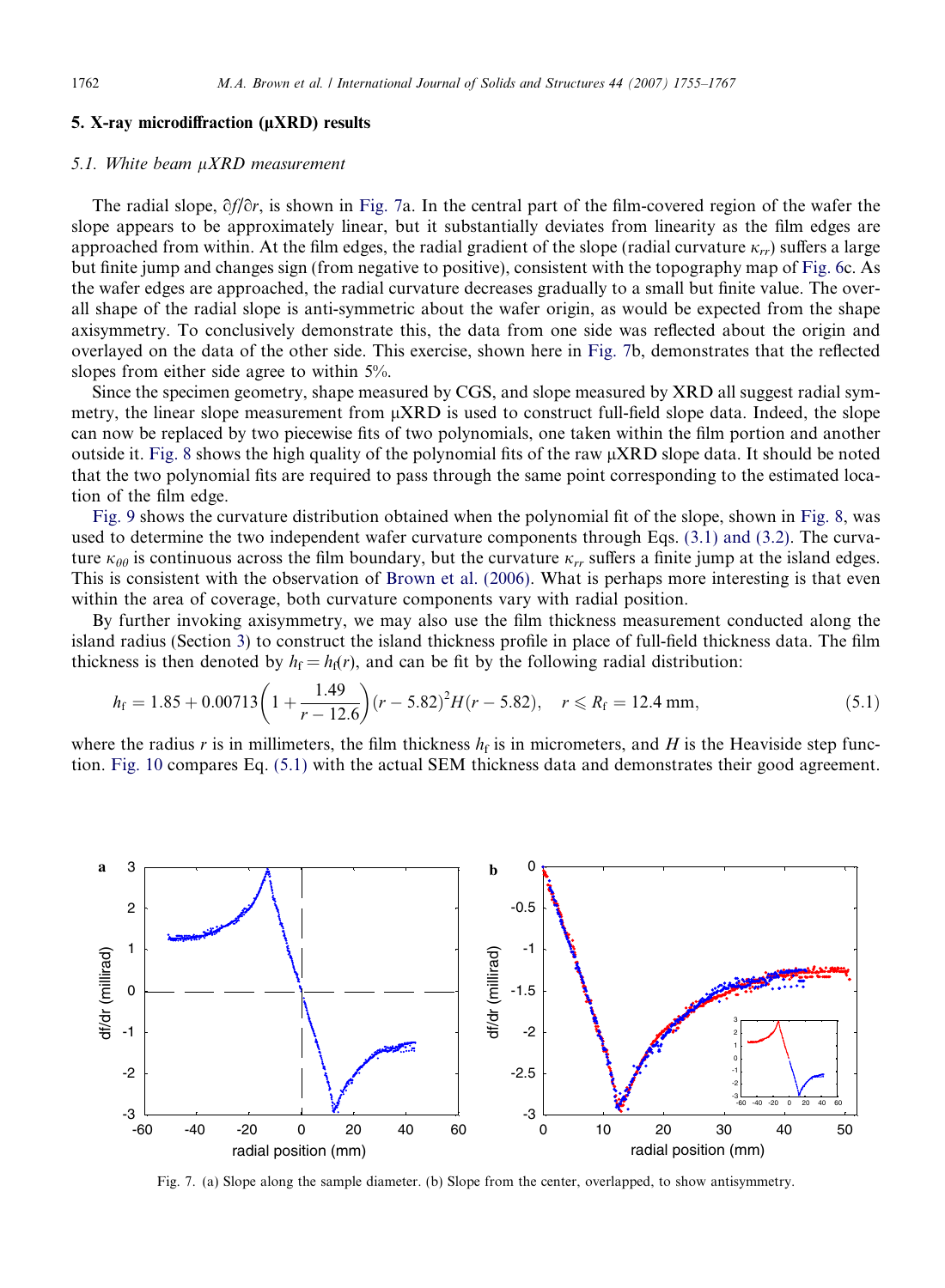<span id="page-8-0"></span>

Fig. 8. Polynomial fit of XRD slope data.



Fig. 9. Curvatures ( $\kappa_{rr}$  and  $\kappa_{\theta\theta}$ ) obtained from the polynomial fit of white beam  $\mu$ XRD slope data from Eqs. [\(3.1\) and \(3.2\)](#page-4-0).



Fig. 10. Polynomial fit of thickness data.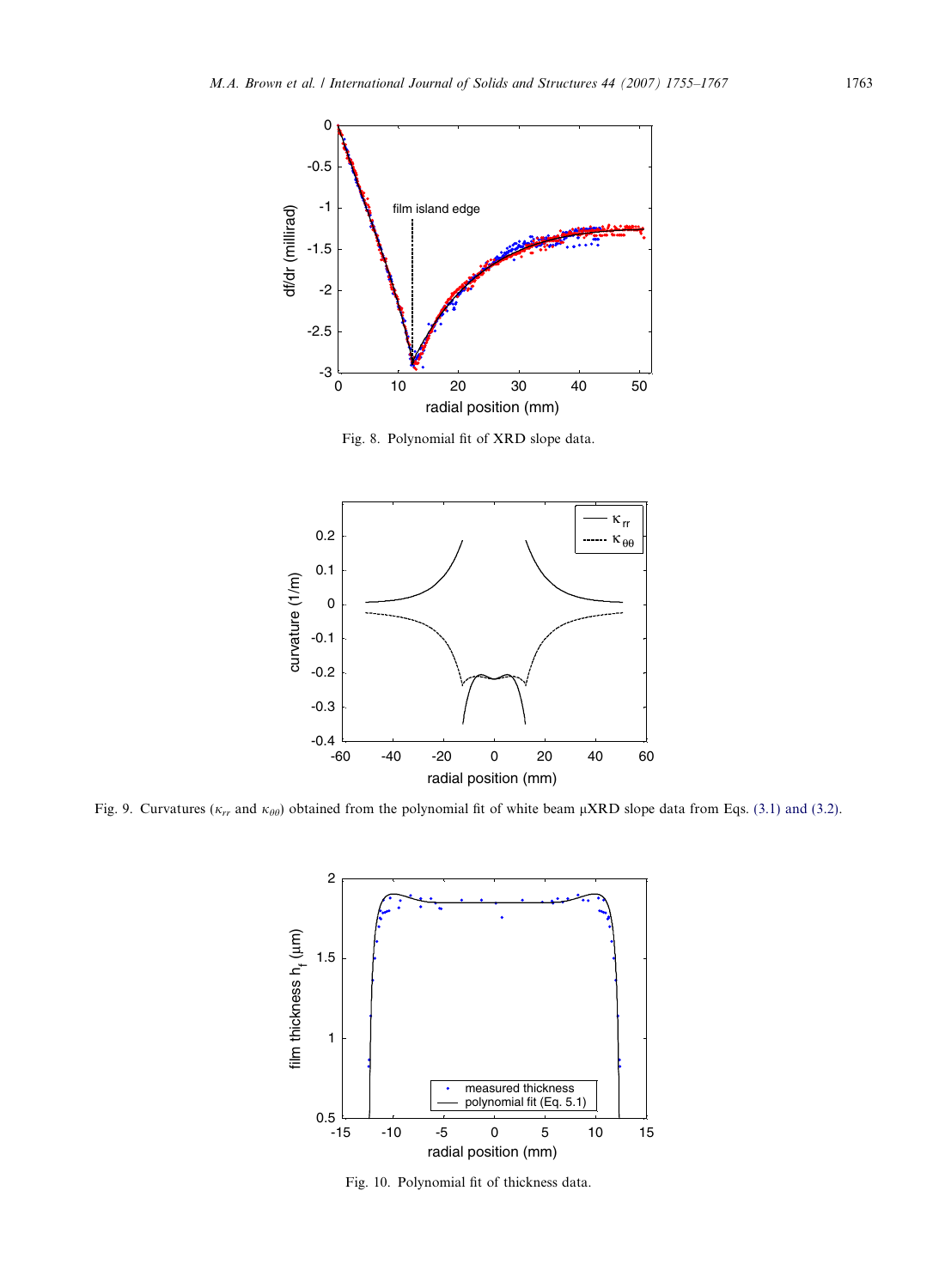

Fig. 11. Average equibiaxial film stress from monochromatic X-ray measurement.

#### 5.2. Monochromatic  $\mu XRD$  measurement

The absolute magnitude of the mean stress,  $-(\sigma_{rr} + \sigma_{\theta\theta})/2$ , obtained through the monochromatic  $\mu$ XRD measurement is shown in Fig. 11. [Although the mean stress itself is compressive, we have decided to display its absolute magnitude for reasons of clarity of discussion.] The stress is approximately constant throughout most of the island diameter. However, near the island edge the stress increases very steeply to over five times its central value within a small ( $\sim$ 2 mm) boundary layer from the film edge. This is clearly due to the existence of a strong thickness gradient near this edge [\(Fig. 6](#page-6-0)c). It is also due to the eventual existence of a traction-free boundary at the end of the film. These two geometrical effects, which result in a substantial stress concentration gradient (huge stresses developing from 1 to 5 GPa over a few millimeters of length<sup>1</sup>), provide a substantial prediction challenge to any theoretical model used for the inference of stress through substrate curvature measurements. In the following sections, we will concentrate on the ability of various techniques to independently predict this stress concentration.

#### 6. Validation of the non-local stress/curvature model and conclusions

In this section we compare the results of the mean film stress distribution obtained through the monochromatic µXRD measurement with the stress distributions predicted via the use of three different theoretical stress/curvature models, one local (Stoney) and two non-local. The common input to these relations is the sub-strate curvatures (see [Fig. 9](#page-8-0)) obtained through the independent white beam  $\mu$ XRD substrate slope measurement.

[Fig. 12](#page-10-0) illustrates this comparison. The discrete points are the stress distribution results of the direct monochromatic beam  $\mu$ XRD measurement. The dotted line shows the prediction of the Stoney equation (Eq. [1.1\)](#page-1-0) with  $\kappa(r)=[\kappa_{rr}(r) + \kappa_{\theta\theta}(r)]/2$  and  $\sigma(r)=[\sigma_{rr}(r) + \sigma_{\theta\theta}(r)]/2$  being the mean stress and curvature, respectively. The Stoney relation assumes that the radius of the film,  $R_f$ , and that of the substrate,  $R_s$ , are equal and that the film thickness is uniform. Although the Stoney equation was derived strictly for constant  $\kappa$  and  $\sigma$ , it is used here in a local sense in which  $\kappa(r)$  as measured [\(Fig. 9\)](#page-8-0) is input into Eq. [\(1.1\)](#page-1-0) to obtain the dotted stress distribution shown. The Stoney prediction underestimates the discrete stress data by as much as 50% in the central portion of the film and completely misses the dramatic 500% stress increase at the edges.

The dashed line shows a prediction of a non-local model in which the island film radius is different from the substrate radius ( $R_s > R_f$ ) but the film thickness inside the island is assumed to be constant. The stresses are

<sup>1</sup> The yield stress of tungsten is around 1.5 GPa ([Dummer et al., 1998; Maloy et al., 2005](#page-12-0)) such that the deformation of tungsten thin film is elastic except near the edge. The stress around the edge is very high to trigger film/substrate interface delamination, as to be discussed in the next section.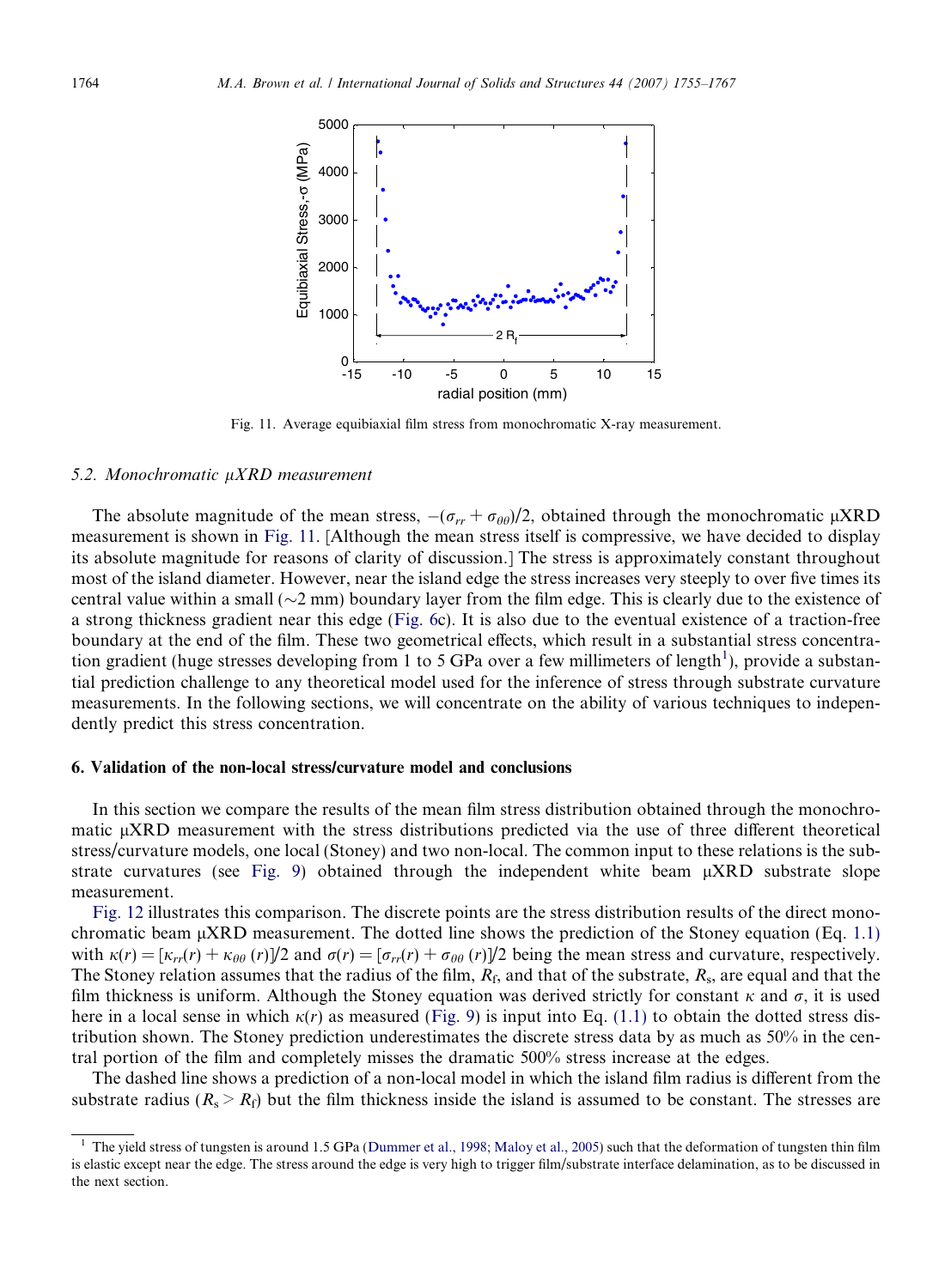<span id="page-10-0"></span>

Fig. 12. Monochromatic  $\mu$ XRD stress data compared with calculated stress.

obtained by using Eq. [\(2.2\),](#page-2-0) specialized to the case of constant film thickness  $h_f = 1.85 \,\mu m$  (approximate film thickness measured at the island center). This is still a non-local calculation since it also involves averaging the curvature field over the entire wafer to obtain  $\overline{\kappa_{rr} + \kappa_{\theta\theta}}$ . Howerver, it does not take into account the drastic reduction of the film thickness over a distance of a few millimeters from the edge (see [Fig. 6\)](#page-6-0). As is obvious from Fig. 12, this prediction approaches the discrete monochromatic  $\mu$ XRD measurement much better than the result based on Stoney, but still completely misses the severe stress concentration near the film edges.

Finally, the solid line represents the result of utilizing Eq. [\(2.2\)](#page-2-0) in its most general form, in which thickness and curvatures are both allowed to vary with radial position r. The radial profile of the island film thickness  $h_f(r)$  of Eq. [\(5.1\)](#page-7-0) was used as input in this calculation. It is evident from Fig. 12 that this last calculation, utilizing the most general non-local relation, agrees very well with the monochromatic  $\mu$ XRD stress measurement over the entire film diameter, including the region close to the film edge. In particular, the success of the generalized non-local stress/curvature relation in capturing the dramatic stress increase that has been independently measured provides validation to the generalized analysis presented in Part I of this study.

An important byproduct of this analysis is its ability to also estimate interfacial shear stresses acting between the film and the substrate. These shear stresses are a direct consequence of in-plane non-uniformities. For our radially symmetric experiment, the only surviving shear stress,  $\tau_r$ , is given by Eq. [\(2.3\)](#page-2-0) and can readily be evaluated by differentiating  $\kappa_{rr}(r) + \kappa_{\theta\theta}(r)$  of [Fig. 9](#page-8-0). This interfacial shear stress, shown here in [Fig. 13,](#page-11-0) is not nearly as large as the direct film stress, but it climbs to approximately 400 MPa near the film edges. The combined presence of huge direct film stresses ( $\sigma \sim 5 \text{ GPa}^2$ ) at the film edge and substantial interfacial shears may be enough to trigger interfacial delamination (Freund and Suresh, 2003). In fact, careful scrutiny of the film/substrate adhesion through SEM has revealed a well-defined and perfectly circular delamination front surrounding the island at  $R_f \sim 12.4$  mm, very close to its edge. A local, SEM, view of this delamination is shown in [Fig. 14.](#page-11-0)

The maximum in-plane shear stress  $(\sigma_r^f - \sigma_{\theta\theta}^f)/2$  can also be calculated from Eq. [\(2.1\)](#page-2-0) and from the curva-ture distributions [\(Fig. 9\)](#page-8-0) obtained through the white beam  $\mu$ XRD measurement. The in-plane shear stress distribution across the island is shown in [Fig. 15](#page-11-0). We note that the maximum absolute value of this stress is less than 7 MPa or 0.2% of the in-plane mean stress. This suggests that for the present experiment the film stress state is, to all practical purposes, equibiaxial. This fact justifies the assumptions of equibiaxiality used in the analysis of the monochromatic  $\mu$ XRD measurement.

The analysis presented in Part I of this work provides a new formulation to infer film stresses in the presence of arbitrary non-uniformities in both thickness and misfit strain. In Part II, we demonstrate the necessity

<sup>&</sup>lt;sup>2</sup> The direct stress of 5 GPa is clearly larger than the yield stress (around 1.5 GPa) of tungsten. But the domain of this large stress near the edge is very small. The inelastic behavior is not accounted for in the present study.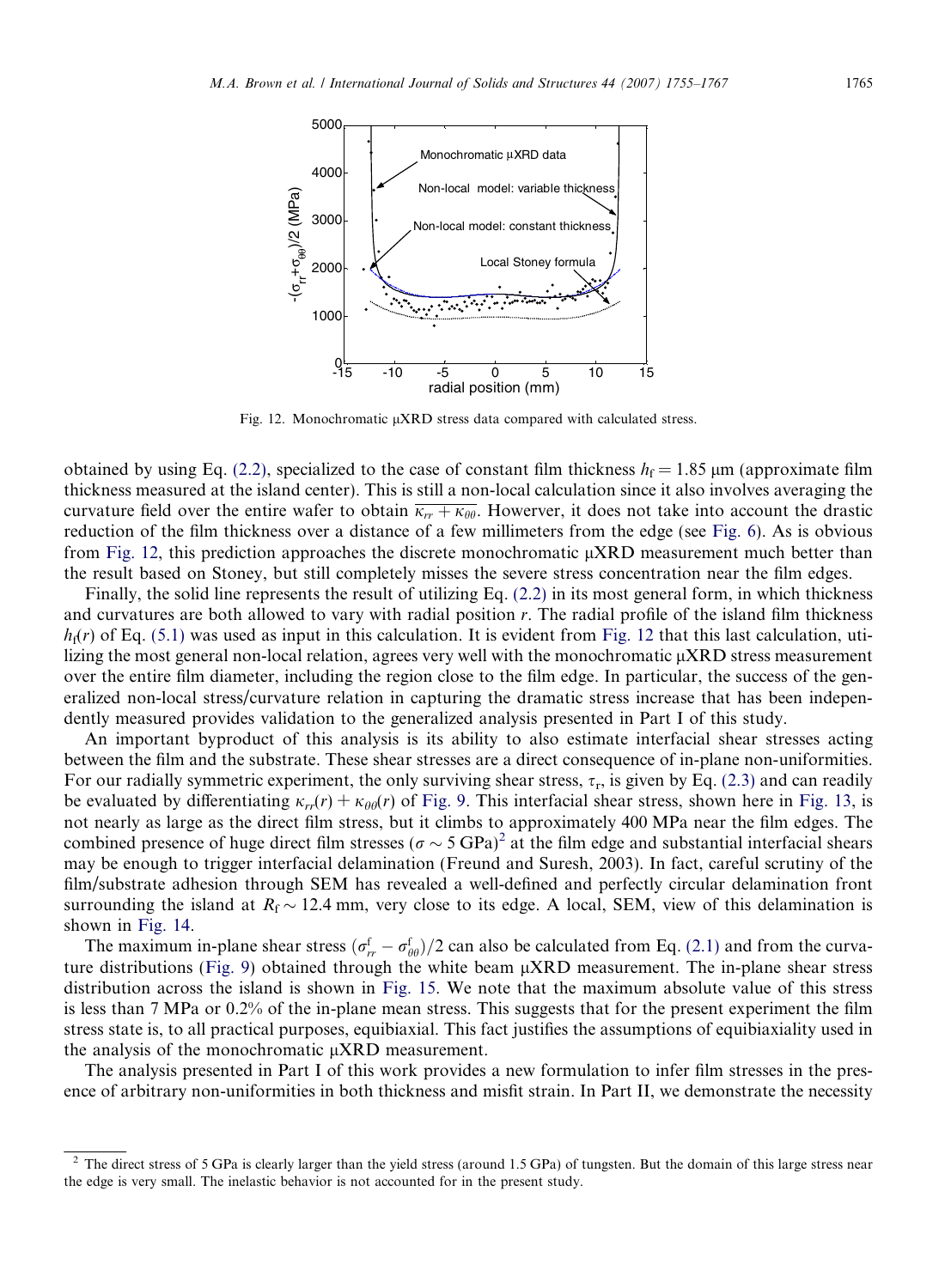<span id="page-11-0"></span>

Fig. 13. Interface shear stress.



Fig. 14. Interface delamination observed via SEM near the film island edge.



Fig. 15. In-plane shear stress.